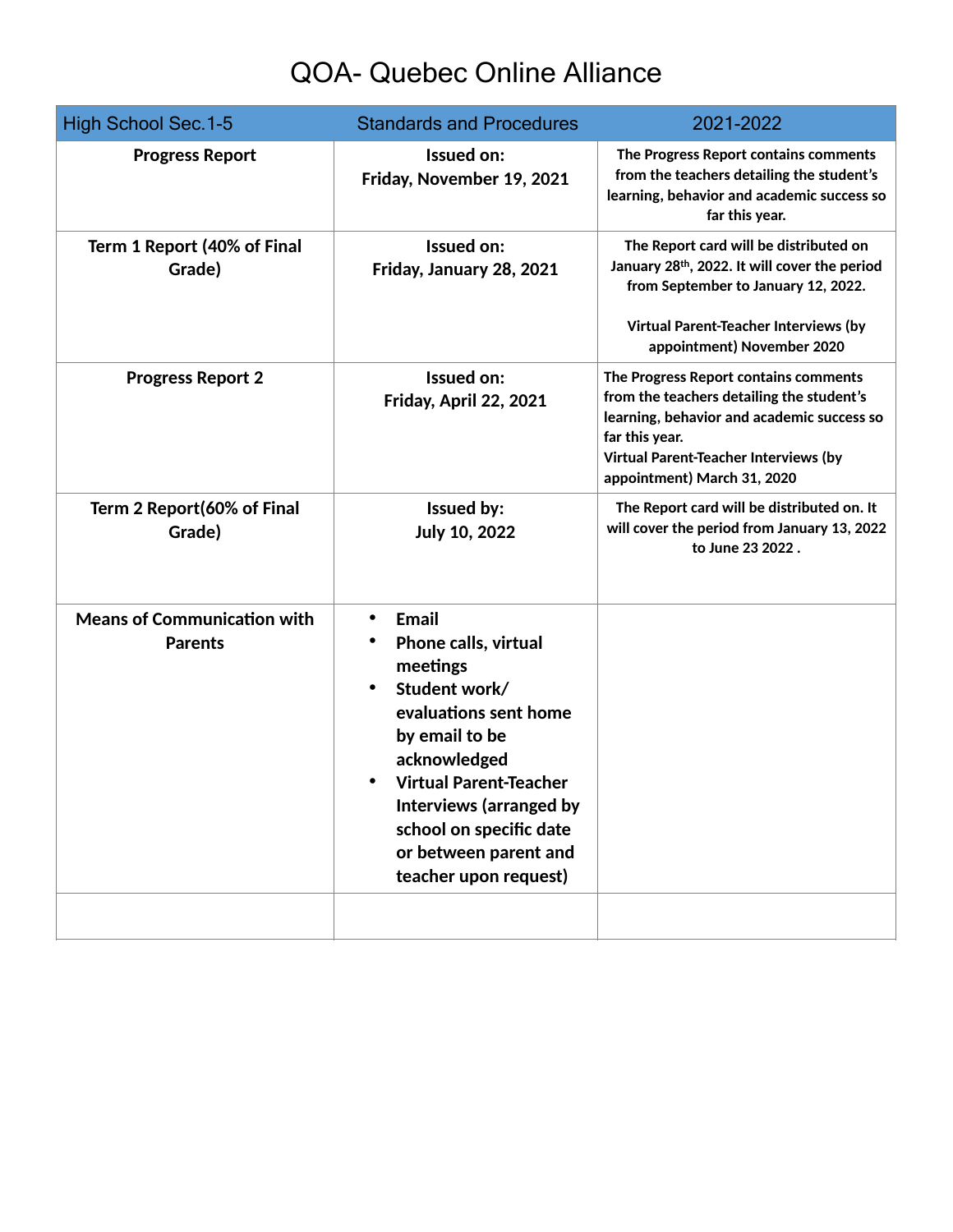# . QUEBEC ONLINE<br>ALLIANCE Coordinated by **Tlearn**

### **Secondary - Cycle 2**

| <b>Mathematics</b>                                 |                                                                                                                                                                                                                                                                                                                                                                                                                                                                                                                                                                          |              |              |                                                                                                                                                                                             |  |  |  |
|----------------------------------------------------|--------------------------------------------------------------------------------------------------------------------------------------------------------------------------------------------------------------------------------------------------------------------------------------------------------------------------------------------------------------------------------------------------------------------------------------------------------------------------------------------------------------------------------------------------------------------------|--------------|--------------|---------------------------------------------------------------------------------------------------------------------------------------------------------------------------------------------|--|--|--|
| <b>Competencies</b>                                | $%$ of<br><b>Term</b><br><b>Mark</b>                                                                                                                                                                                                                                                                                                                                                                                                                                                                                                                                     | Term 1       | Term 2       | <b>Assessment Tools</b>                                                                                                                                                                     |  |  |  |
| C1: Uses language to communicate and to<br>learn   | 33%                                                                                                                                                                                                                                                                                                                                                                                                                                                                                                                                                                      | $\mathbf{X}$ | $\mathbf{X}$ | Literature response writing, novel study, book report, poetry,<br>creative writing, narrative/short story writing, interviews, news<br>report, research, classroom presentations and debate |  |  |  |
| C2: Reads, listens and responds to texts           | 33%                                                                                                                                                                                                                                                                                                                                                                                                                                                                                                                                                                      | X            | $\mathbf{X}$ |                                                                                                                                                                                             |  |  |  |
| C3: 3: Produces spoken, written and media<br>texts | 34%                                                                                                                                                                                                                                                                                                                                                                                                                                                                                                                                                                      | X            | X            |                                                                                                                                                                                             |  |  |  |
| <b>Evaluation Procedures in virtual setting:</b>   |                                                                                                                                                                                                                                                                                                                                                                                                                                                                                                                                                                          |              |              |                                                                                                                                                                                             |  |  |  |
| C1: Uses language to communicate and to<br>learn   | The use of "talk" to learn is an essential component where students engage in collaborative inquiry<br>through talk, problem solving and action research to explore issues of personal and social interest.<br>Students will also be expected to produce spoken texts for a familiar audience (i.e. classmates/<br>peers) to communicate information, experiences and personal responses.                                                                                                                                                                                |              |              |                                                                                                                                                                                             |  |  |  |
| C2: Reads, listens and responds to texts           | The students' knowledge of language and texts will also be evaluated throughout the year.<br>Students will:<br>- Use reading strategies to determine possible meaning(s) or message(s) in text(s)<br>- Cite evidence from text(s) to substantiate own ideas, statements question and opinions.<br>- Use cues conveyed by structures, features, codes and conventions to determine possible<br>meaning(s) or message(s), activating their knowledge of authors purpose. he production of<br>written and media texts is the third evaluated competency. This will include: |              |              |                                                                                                                                                                                             |  |  |  |
| C3: 3: Produces spoken, written and media<br>texts | The production of written and media texts is the third evaluated competency. This will include:<br>- Applying writing/production process to class assessments (planning, drafting, conferring,<br>revising, editing and final draft).<br>- Awareness of context, purpose, meaning(s)/message(s) and intended audience(s)<br>- The critical revision of drafts; using peer/teacher feedback to make relevant adjustments to<br>enhance clarity and meaning/messages<br>- Editing errors in language (i.e. spelling, usage of conventions, grammar and syntax)             |              |              |                                                                                                                                                                                             |  |  |  |